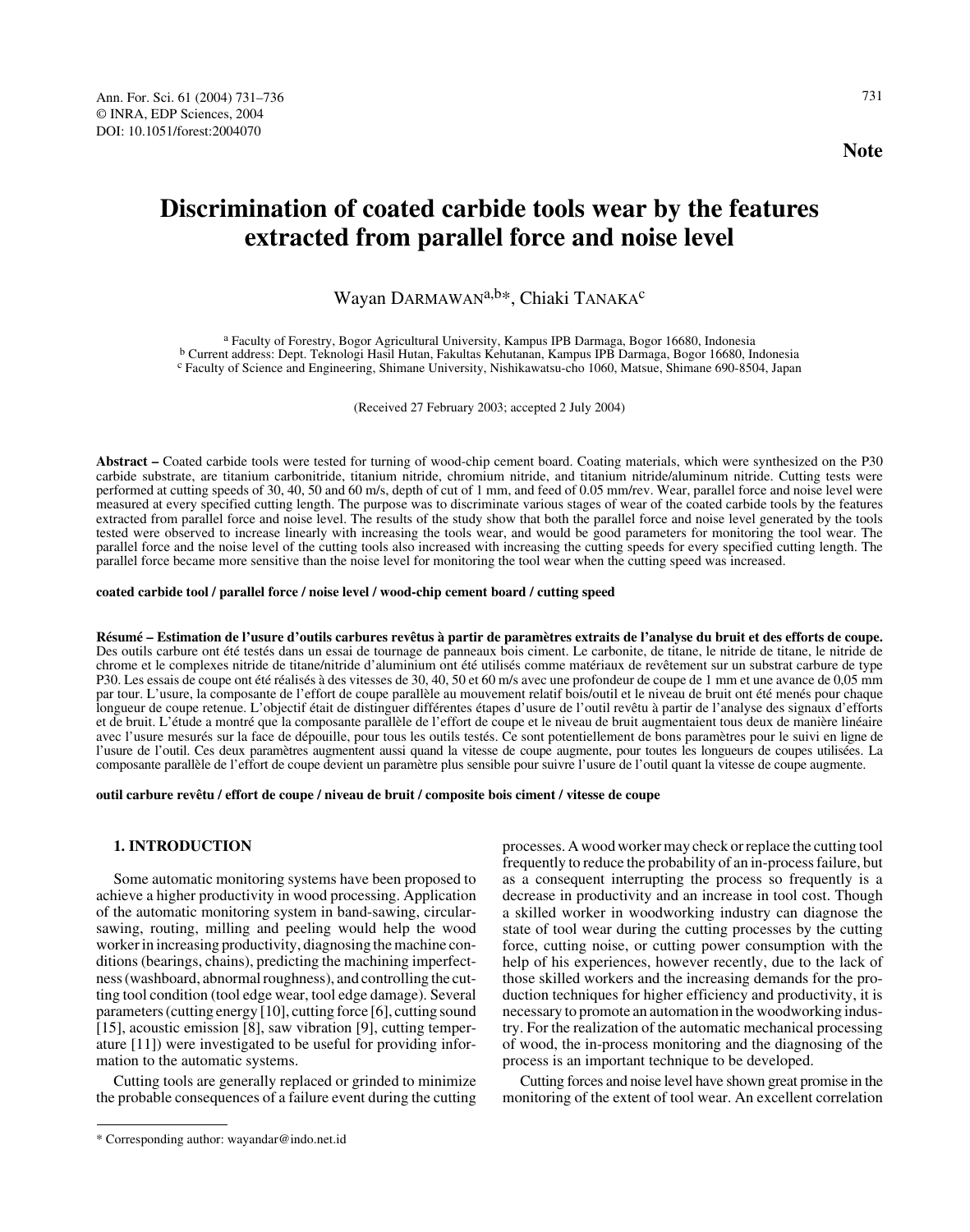| Cutting tool       | Thickness<br>of film $(\mu m)$ | Hardness (HV) | Resistance to oxidation<br>temperature $(^{\circ}C)$ | Absorptive capacity of heat energy<br>$(Ws^{1/2}/m^2K)$ |
|--------------------|--------------------------------|---------------|------------------------------------------------------|---------------------------------------------------------|
| P30 carbide        |                                | 1450          | -                                                    |                                                         |
| TiN coated P30     | $3 - 4$                        | 2000          | 750                                                  | 8100                                                    |
| CrN coated P30     | $3 - 4$                        | 1800          | 800                                                  | -                                                       |
| TiCN coated P30    | $3 - 4$                        | 3000          | 450                                                  | 13900                                                   |
| TiN/AIN coated P30 | $3 - 4$                        | 4000          | 930                                                  | 6300                                                    |

**Table I.** Specifications of the coated carbide tools.

**Table II.** Specifications of the wood-chip cement board.

| Thickness (mm)                  | 25    |
|---------------------------------|-------|
| Density $(g/cm^3)$              | 1.20  |
| Moisture content $(\% )$        | 11.6  |
| Compressive strength $(N/mm^2)$ | 23.4  |
| Shear strength $(N/mm^2)$       | 3.5   |
| Hardness $(N/mm^2)$             | 50.6  |
| Composition                     |       |
| Wood-chip                       | 25wt% |
| Cement                          | 75wt% |

was found to exist between the cutting forces and tool wear [1, 13, 14], and the feasibility of techniques of pattern recognition using the cutting sound for the discrimination of the various stages of edge wear was clarified [7]. Another study revealed that behavior of acoustic emission (AE) signal was found to be a superior parameter for estimation of wear of the cutting tool [12]. In those studies, non-coated tools with their various geometries were experimented.

In another study, coated carbide tools were experimented for cutting wood based materials, and their wear characteristics were reported [3–5]. In an effort to provide more information, the parallel force and noise level of the tools, and their changes due to the wear were reported in this paper. The regression equations were applied to discriminate the various stages of tool wears by the features extracted from the parallel force and noise level. The purpose is to determine the feasibility of using parallel force and noise level to monitor the extent of wear of the coated carbide tools for various cutting speed.

## **2. MATERIALS AND METHODS**

#### **2.1. Coated carbide tools and work material**

Specifications of coated carbide tools tested, work material machined and cutting conditions applied are summarized in Table I, Table II, Table III respectively. P30 carbide tool [81% WC, 9% (Ti,Ta), 10% Co] used as a substrate was in 12.7 mm long, 12.7 mm wide, and 4.8 mm thick. Some P30 carbides were coated with the single layer of titanium nitride (TiN), chromium nitride (CrN), titanium carbonitride (TiCN) and alternating-multilayer of titanium nitride/aluminum nitride (TiN/AlN) coatings by PVD method on the rake and clearance faces. All the coated tools were produced in a standard production line for experiment.

Table III. Cutting conditions for the carbide tools.

| Cutting speed $(V)$ | $30, 40, 50, 60$ m/s |  |  |
|---------------------|----------------------|--|--|
| Feed $(F)$          | $0.05$ mm/rev        |  |  |
| Depth of $Cut(D)$   | $1.0 \text{ mm}$     |  |  |
| Tool geometry       |                      |  |  |
| Wedge angle         | $90^\circ$           |  |  |
| Corner radius       | $0.8 \text{ mm}$     |  |  |
|                     |                      |  |  |



**Figure 1.** Schematic diagram of the turning test.

## **2.2. Methods**

Wear resistance of the coated carbide tools was tested in turning high-density wood-chip cement board. Schematic diagram of the turning tests is presented in Figure 1. In the figure, wood-chip cement board in diameter of 300 mm was held on the router spindle of numerical controlled (NC) machine. A tool with its holder, which was designed to produce cutting angle of –5° and clearance angle of 5°, was placed on the three component forces of dynamometer that was held on the table of the NC machine.

Turning was performed by the corner of the cutting edge along the edge of the disk (work material) with depth of cut of 1 mm. The disk was fed down into the corner of the cutting edge in the speed of 0.05 mm/rev. When the cutting tools finished one pass of cutting (cutting from bottom face to top face of the disk with cutting length of about 500 m), the amount of clearance wear on the corner of the cutting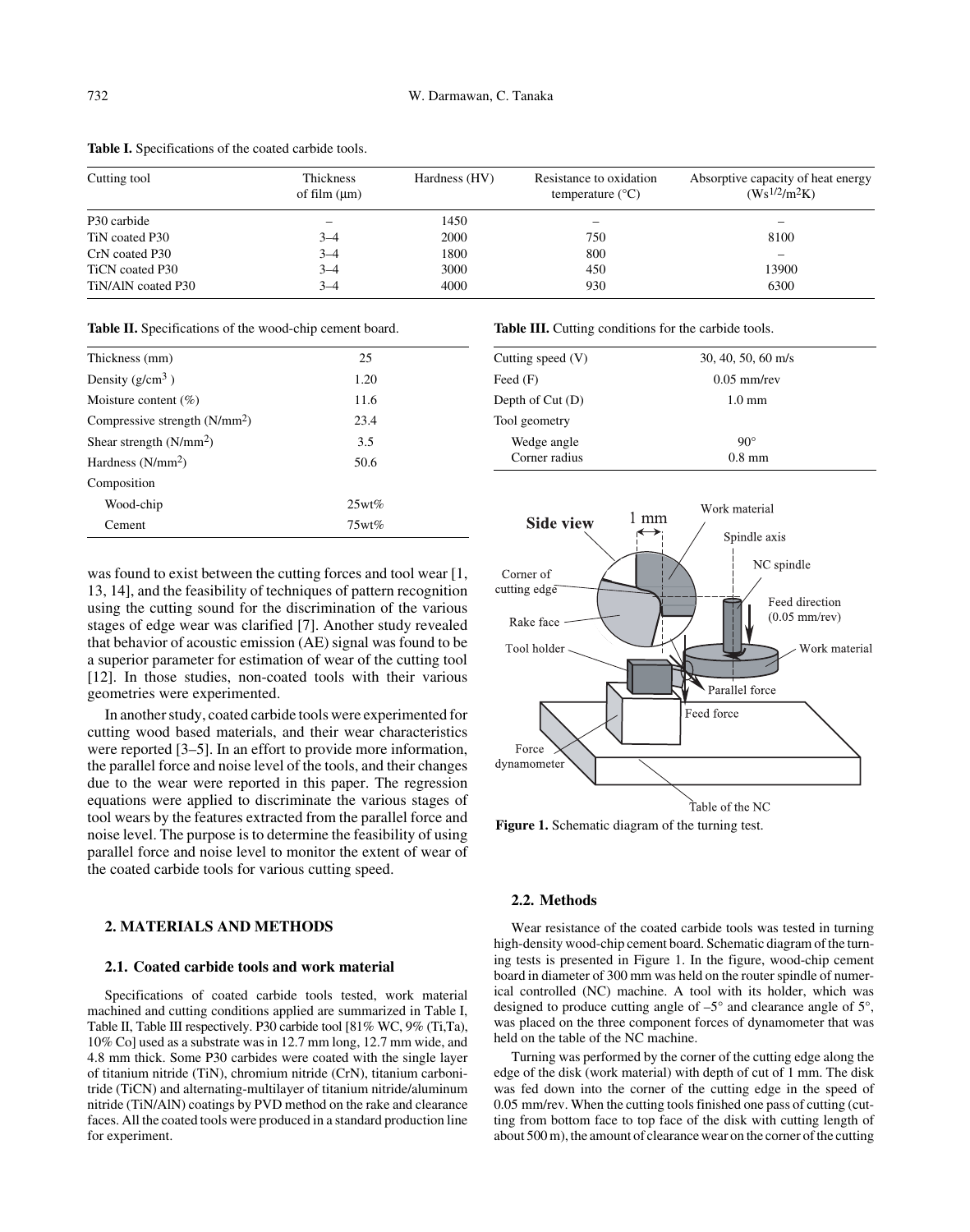

**Figure 2.** Illustration of clearance wear measurement.

edge, parallel force and noise level were measured. Then, cutting test was continued on another new disk by replacing the old disk with the new disk. Testing was stopped up to ten pass of cutting (cutting length of about 5 km).

#### **2.3. Measurements**

All tools were inspected before testing to assure that there are no surface cracks and chippings of the coating materials on the clearance face using an optical video microscope. Measurement of the wear was made using a measure-microscope as shown in Figure 2. The tools were also inspected at the final cut using an optical-video microscope and a scanning electron microscope/energy dispersive spectroscopy (SEM/EDS) for identification of the mode of the cutting edge failure and mapping the residuals elements of the worn surfaces.

A precision Sound Level Meter was used for measurement of the sound level of the audible cutting noise on the C weighting, which is usually used for measuring the peak of sound pressure level. The Sound Level Meter was connected to a microphone, which was set up at the height of the cutting tool edge (about 1000 mm above ground level) and at a distance of about 1000 mm along a straight line extending from the cutting tool edge.

Measurement of the parallel force was made by using the three components force of dynamometer attached on the table of the NC machine. The three components force of dynamometer was connected to a strain amplifier and a GP-IB board was used to record and to display the force during cutting on the personal computer.

## **3. RESULTS AND DISCUSSION**

## **3.1. Parallel force and noise characteristics of the coated carbide tools with clearance wear**

The experimental results indicated that all tools tested show the same behavior in relationship between parallel force and clearance wear, and noise level and clearance wear for all cutting speeds performed. For this discussion, the parallel force and noise level behaviors of the TiN/AlN coated tool are provided as presented in Figures 3 and 4. These figures give an indication that the parallel force and the noise level generated



**Figure 3.** Linear relationships between parallel force and clearance wear of the TiN/AlN coated tool for various cutting speeds.



**Figure 4.** Linear relationships between noise level and clearance wear of the TiN/AlN coated tool for various cutting speeds.

by the tools increased linearly with an increase in the clearance wear.

Regression equation and its correlation coefficient for the linears in Figures 3 and 4 are summarized in Table IV. The regression equations and correlation coefficients for the other tools are also included in Table IV for comparison. The results show that the regression coefficients for the parallel force linears depicted by the tools vary from 0.04 to 0.08, and for the noise level vary from 0.02 to 0.04. These variations give an indication that the tool materials (coating materials) determined the rate of the increase of the parallel force and the noise level. It appears that TiN coated tool would be more gradual in the increase of the parallel force compared to the others, which would be almost the same in the rate of the increase (Tab. IV). The TiN/AlN coated tool would be more abrupt in the increase of the noise level compared to the others. However, the regression coefficients for the parallel force and noise level among cutting speeds in each tool are almost the same. This means that each tool would generate almost the same parallel force and noise level as long as the amounts of clearance wear attained are the same.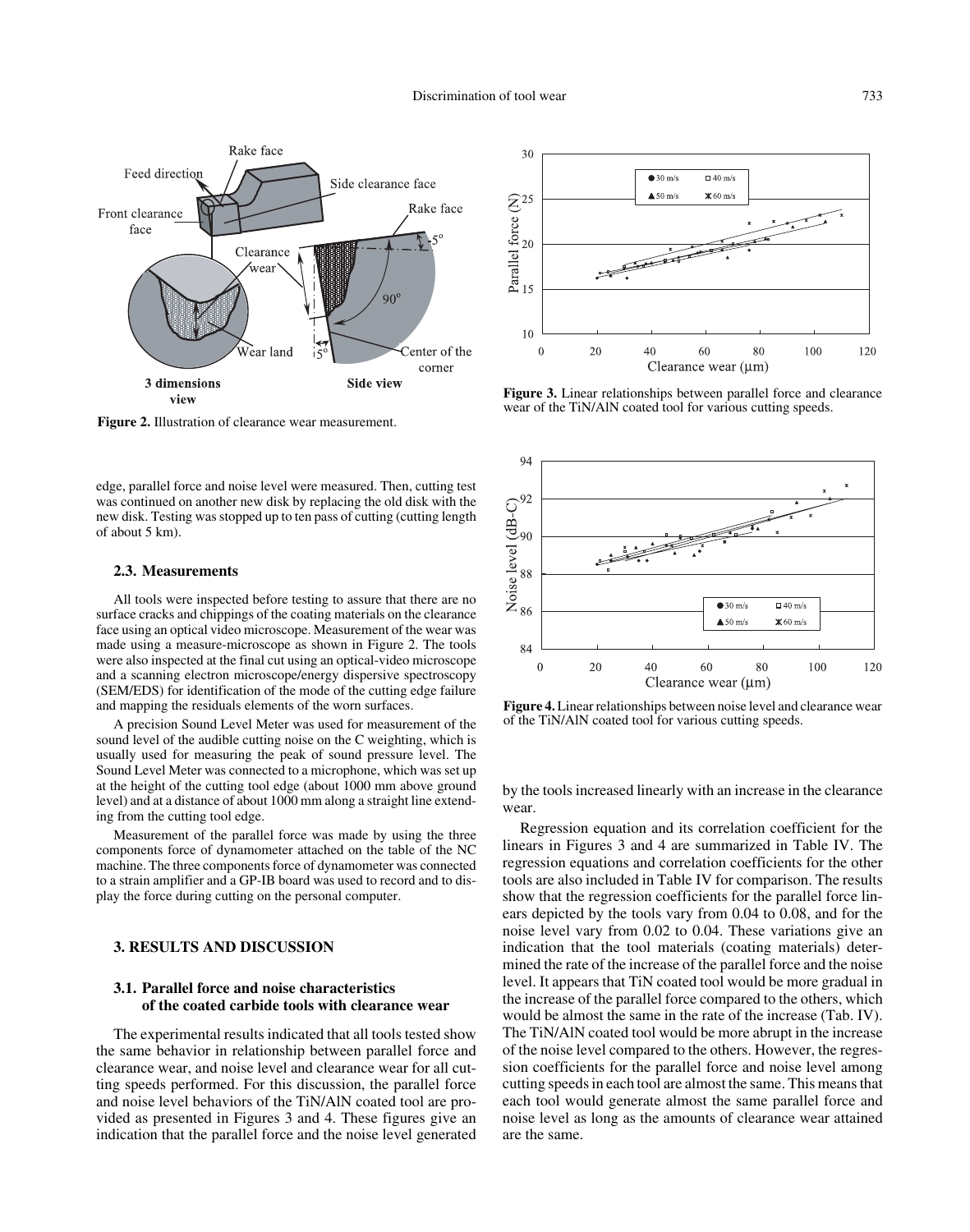| Cutting tools      | Cutting speed (m/s) | Parallel force and clearance wear |                  | Noise level and clearance wear |                  |
|--------------------|---------------------|-----------------------------------|------------------|--------------------------------|------------------|
|                    |                     | Linear equation                   | $\boldsymbol{r}$ | Linear equation                | $\boldsymbol{r}$ |
| P30 carbide        | 30                  | $Y = 9.38 + 0.08X$                | 0.97             | $Y = 83.37 + 0.03X$            | 0.94             |
|                    | 40                  | $Y = 12.46 + 0.08X$               | 0.92             | $Y = 86.41 + 0.02X$            | 0.96             |
|                    | 50                  | $Y = 12.68 + 0.07X$               | 0.96             | $Y = 86.02 + 0.02X$            | 0.92             |
|                    | 60                  | $Y = 11.13 + 0.06X$               | 0.95             | $Y = 86.79 + 0.02X$            | 0.91             |
| TiN/AlN coated     | 30                  | $Y = 15.00 + 0.06X$               | 0.94             | $Y = 87.80 + 0.03X$            | 0.89             |
|                    | 40                  | $Y = 15.03 + 0.06X$               | 0.96             | $Y = 87.77 + 0.04X$            | 0.90             |
|                    | 50                  | $Y = 15.03 + 0.07X$               | 0.95             | $Y = 87.68 + 0.04X$            | 0.92             |
|                    | 60                  | $Y = 15.38 + 0.08X$               | 0.96             | $Y = 87.44 + 0.04X$            | 0.89             |
| CrN coated         | 30                  | $Y = 14.33 + 0.06X$               | 0.87             | $Y = 84.35 + 0.03X$            | 0.93             |
|                    | 40                  | $Y = 15.37 + 0.06X$               | 0.90             | $Y = 86.67 + 0.02X$            | 0.87             |
|                    | 50                  | $Y = 17.44 + 0.05X$               | 0.91             | $Y = 86.95 + 0.02X$            | 0.96             |
|                    | 60                  | $Y = 16.70 + 0.06X$               | 0.96             | $Y = 87.06 + 0.02X$            | 0.88             |
| TiN coated         | 30                  | $Y = 16.08 + 0.04X$               | 0.77             | $Y = 85.74 + 0.03X$            | 0.89             |
|                    | 40                  | $Y = 16.71 + 0.04X$               | 0.89             | $Y = 86.46 + 0.03X$            | 0.92             |
|                    | 50                  | $Y = 19.78 + 0.05X$               | 0.79             | $Y = 87.15 + 0.02X$            | 0.87             |
|                    | 60                  | $Y = 18.48 + 0.04X$               | 0.97             | $Y = 87.21 + 0.02X$            | 0.87             |
| <b>TiCN</b> coated | 30                  | $Y = 12.62 + 0.08X$               | 0.90             | $Y = 85.48 + 0.03X$            | 0.88             |
|                    | 40                  | $Y = 15.53 + 0.07X$               | 0.97             | $Y = 86.40 + 0.03X$            | 0.90             |
|                    | 50                  | $Y = 15.80 + 0.05X$               | 0.93             | $Y = 86.69 + 0.02X$            | 0.98             |
|                    | 60                  | $Y = 15.28 + 0.06X$               | 0.92             | $Y = 86.97 + 0.02X$            | 0.94             |

Table IV. Regression equation and correlation coefficient for the relationship between parallel force, noise level and clearance wear.

 $Y =$  parallel force and noise level,  $X =$  clearance wear,  $r =$  correlation coefficient.

It also appears from the results in Table IV that both the parallel force and noise level are high in correlation coefficient with the clearance wear. Therefore, the variation in the parallel force and noise level with clearance wear is a good indication of the extent of wear on the clearance face.

## **3.2. The effect of cutting speed on the parallel forces and noise level**

The experimental results indicated that the parallel force increased proportionally with an increase in cutting speed at every specified cutting length for all tools investigated. For this discussion, relation between parallel force and cutting speed for the final cutting length is provided in Figure 5. The increase in the parallel force with an increase in cutting speed was caused by larger relaxation of the work material on the clearance face [2] and greater amount of clearance wear [5], which further caused high rubbing pressure on the clearance surface of the coated carbide tools, being attained by the cutting tools for the high cutting speed.



**Figure 5.** Behaviors of the parallel force of the tools tested with cutting speed for the final cutting length.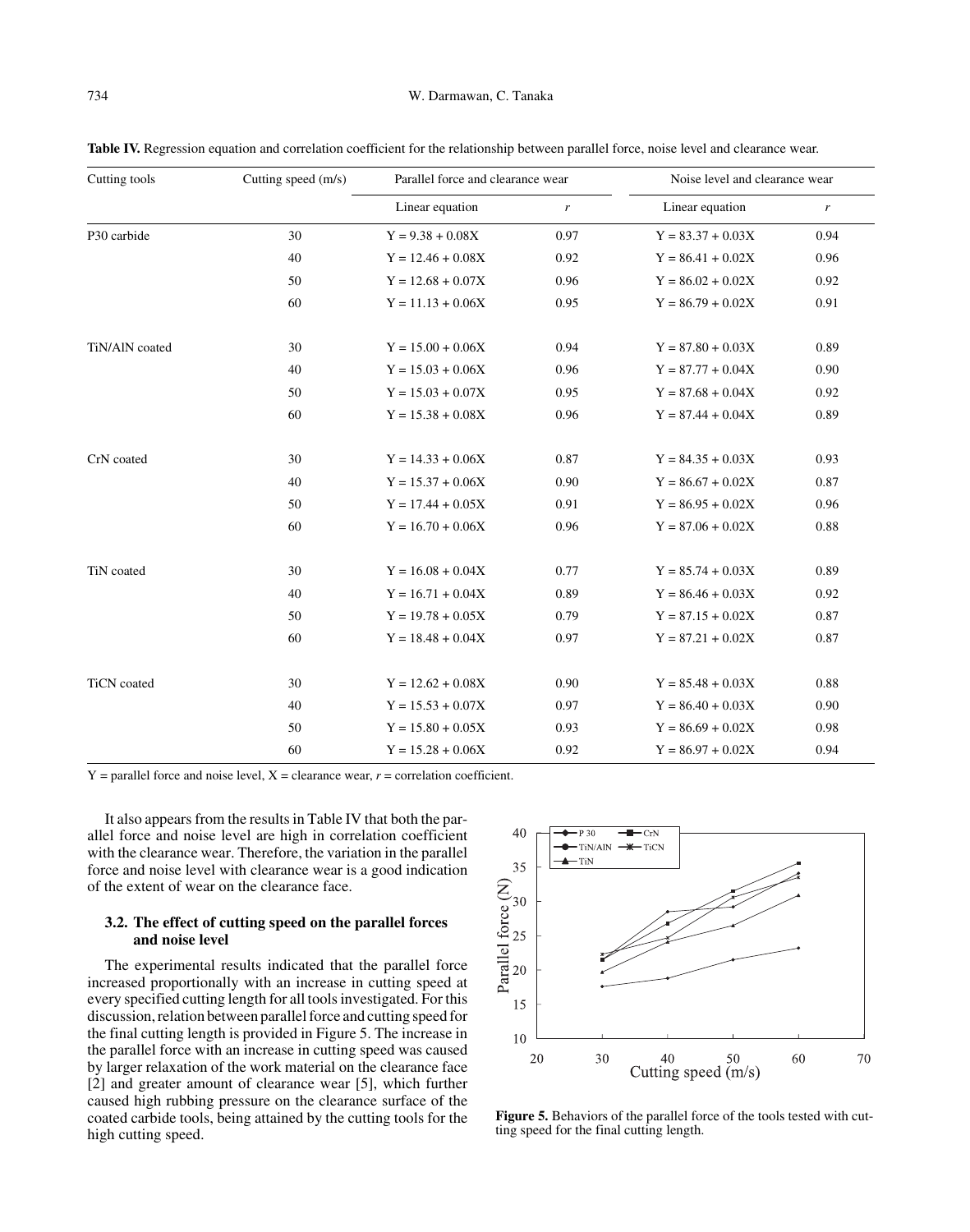

**Figure 6.** Behaviors of the noise level of the tools tested with cutting speed for the final cutting length.



**Figure 7.** Linear relationships between noise level and parallel force of the tools investigated (in average) for 30, 40, 50 m/s and 60 m/s cutting speeds.

Experimental results in Figure 5 show that the TiN/AlN coated carbide tool generated the smallest parallel force for all cutting speeds at the final cutting length among the tools investigated. This is considered to be due to the fact that the TiN/ AlN coated carbide tool suffered much lower amount of clearance wear at every cutting speed performed compared to the other tools investigated [5]. On the other hand the other tools investigated varied slightly in the parallel force as the cutting speed was increased.

The experimental results also indicated that the noise level generated by all tools increased proportionally with an increase in cutting speed for every specified cutting length. In Figure 6, the noise levels generated by all tools at the final cutting length are provided for this discussion. The high noise levels generated during high-speed cutting are probably caused by large impact force being imposed on the tools for the high-speed cutting. It is also observed from the results in Figure 6 that though the amount of clearance wear of the TiN/AlN coated carbide was much lower than the other tools investigated [5], however its noise level is almost the same as that of the other tools. This could be due to the extreme hardness of the TiN/AlN coated tool, which imposed large impact during the cutting.

## **3.3. Relationship between parallel force and noise level**

The results in Figure 7 indicate that the noise level and the parallel force are close in relationship. The noise level increased linearly with increasing the parallel force. It could be considered from the regression equation in Figure 7 that the tools (in average) would generate about 1 dB noise level when the parallel force of the tools changed in 2 N for the 30, 40, and 50 m/s cutting speeds, and would generate about 1 dB noise level when the parallel force changed in 4 N for the 60 m/s cutting speed. This fact gives an indication that the parallel force became more sensitive compared to the noise level in determining the clearance wear behavior of the tools investigated when the cutting speed was increased.

## **4. CONCLUSIONS**

The following conclusions can be drawn based on the findings of this experiment.

1. Both the parallel force and noise level of the tools investigated increase with increasing the clearance wear, and would be a good indication for the extent of wear on cutting edge of the tools.

2. The tool materials (coating materials) are observed to determine the rate of the increase of the parallel force and the noise level.

3. Though the coated tools are applied for different cutting speed, the tools generate almost the same parallel force and noise level, as long as their amount of clearance wears are same.

4. The parallel force of TiN/AlN coated carbide tool are the smallest among the tools investigated, however its noise level is almost the same as that of the other tools investigated for every specified cutting length.

5. The parallel force becomes more sensitive than the noise level for monitoring the tool wear when the cutting speed is increased.

## **REFERENCES**

- [1] Axelsson B.O.M., Grundberg S.A., Gronlund J.A., Tool wear when planning and milling, Measurement methodology and influencing factors, in: Proceedings of the 11th International Wood Machining Seminar, 1993, pp. 159–176.
- [2] Costes J.P., Larricq P., Towards high cutting speed in wood milling, Ann. For. Sci. 59 (2002) 857–865.
- [3] Darmawan W., Tanaka C., Usuki H., Ohtani T., Wear characteristics of some coated carbide tools when machining hardboard and wood-chip cement board, J. Wood Ind. 55 (2000) 456–460.
- [4] Darmawan W., Tanaka C., Usuki H., Ohtani T., Performance of coated carbide tools in grooving wood-based materials: Effect of coating materials and work material on the wear resistance of coated carbide tools, J. Wood Sci. 47 (2001) 94–101.